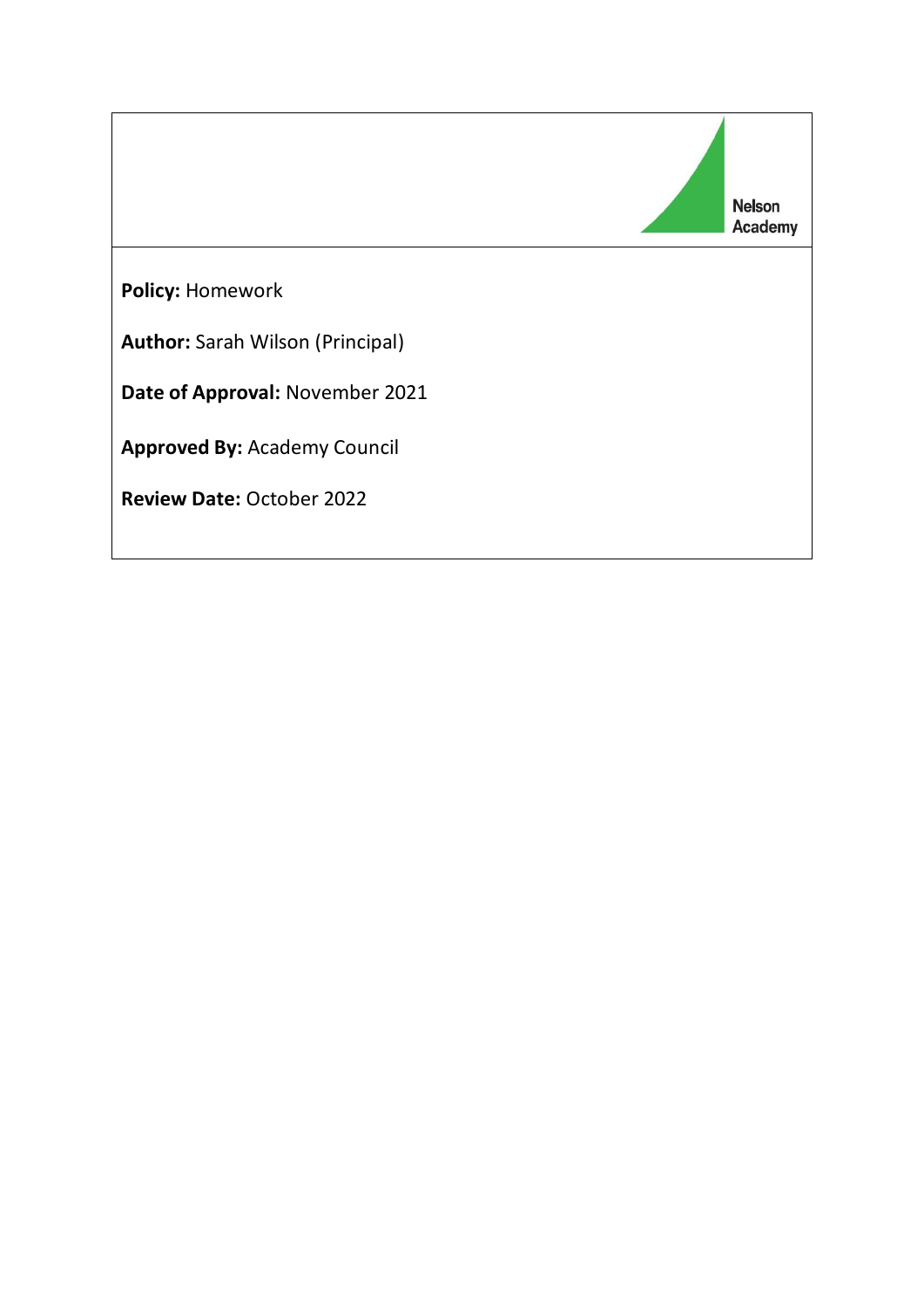# **Nelson Academy Homework Policy**

At Nelson Academy, we define homework as any activity that children undertake outside of school time, either independently or with the support of family members. Parental involvement significantly contributes to children's success and homework allows us to develop this partnership.

### Why give homework?

- To repeat something done in class to consolidate understanding;
- As a chance for parents to see what their children are learning;
- To allow children to apply learning to new contexts;
- To further stimulate enthusiasm for learning;
- As an opportunity to rehearse key skills such as times tables, doubling facts, spelling and reading fluency;
- To foster good habits of organisation and self-discipline in preparation for the demands of secondary school

### Homework at Nelson Academy

As a school, we absolutely believe in the importance of homework and its educational benefits. However, homework is not something that should dominate home and school life. We appreciate that everyone has things out of school that can, at times, mean homework is not completed. Homework should be enjoyable and manageable for everybody concerned.

As a school, we do not specify exact amounts of time to be spent on a particular task, preferring individual children and families to set their own routines. Class teachers are more than happy to give advice.

Homework is something we hope that children enjoy completing at home. Children will not be punished if they fail to complete their homework. However, discreet homework registers are kept by teachers. If a pupil consistently fails to complete homework, this will be discussed with children and their parents.

#### Our routines and expectations

All classes will give out homework on a Wednesday and the work should be discussed in class before being issued. Homework will be set electronically on ClassDojo. Children should upload their completed homework on their ClassDojo portfolio so that their teacher can see it and mark it.

Occasionally, additional homework may also be sent home. For example, in Year 6, children are required to solve arithmetic questions at speed. As a result of this, extra opportunities to develop these skills may be sent home. Many teachers will also set optional homework to be completed online. It is good practice to only issue homework that children should already be able to complete. Parents are not expected to teach new skills and concepts.

Children are expected to maintain the same standards of presentation of homework as we set in school. As an example, children should complete their work neatly, demonstrating their best handwriting.